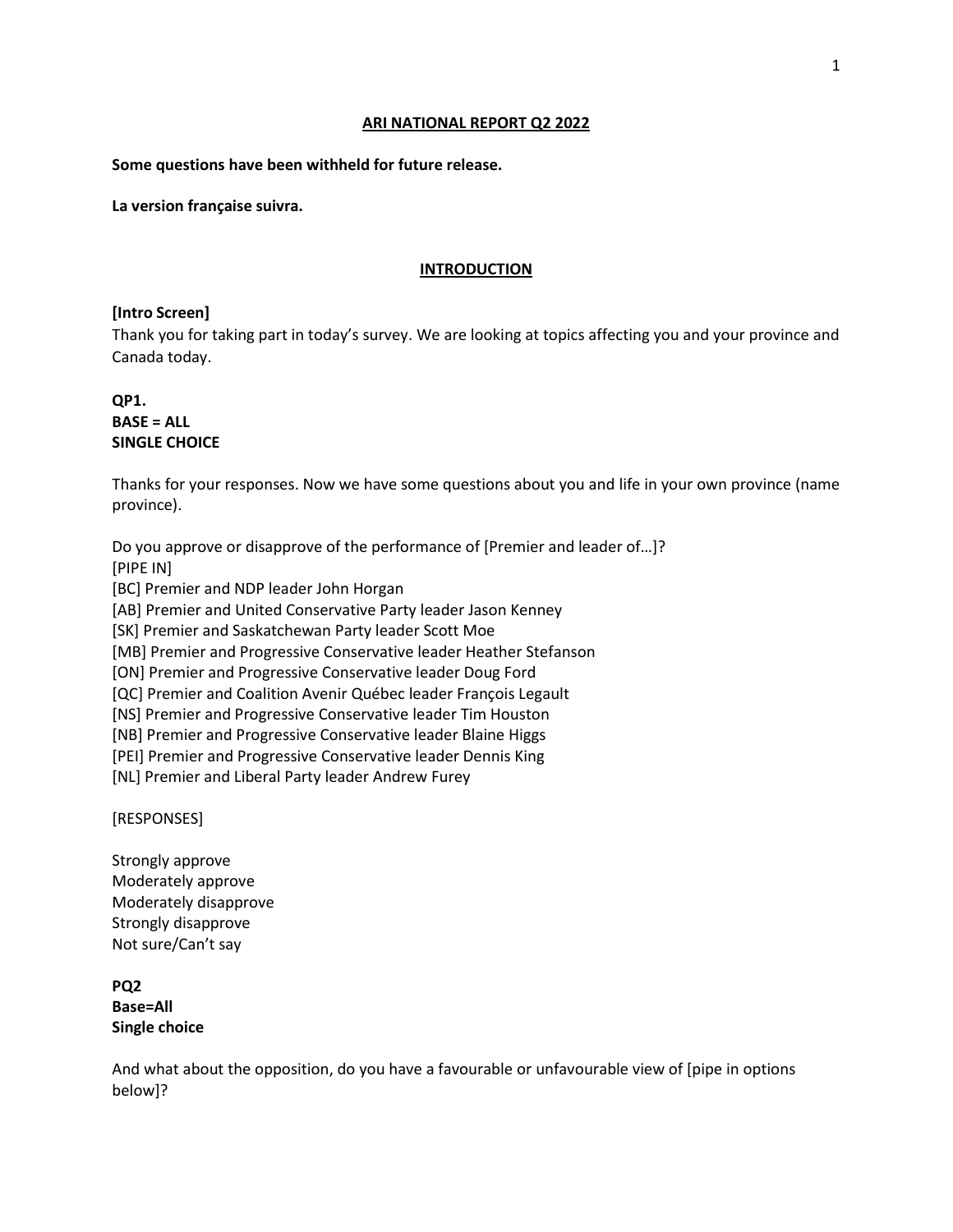[BC] Liberal leader Kevin Falcon [AB] NDP leader Rachel Notley [SK] NDP leader Ryan Meili [MB] NDP leader Wab Kinew [ON] NDP leader Andrea Horwath [QC] Liberal leader Dominique Anglade [NS] Liberal leader Iain Rankin [NB] Liberal leader Roger Melanson [NL] Progressive Conservative leader David Brazil

Very favourable Favourable Unfavourable Very unfavourable Don't know/Can't say

# **PQ3. Base = ALL SINGLE CHOICE GRID**

Do you think the current government of [PROVINCE] is doing a good job or a poor job in each of the following areas?

[ROWS][RANDOMIZE]

Health Care The Economy/Jobs Cost of living/Inflation Coronavirus/COVID-19 response The Deficit/Government spending Housing Affordability Poverty/homelessness Environment/Climate change Education Drug Use/addictions/opioid crisis Energy - Oil & Gas/Pipelines First Nations/Indigenous issues Senior care

## [COLUMNS]

Very good job Good job Poor job Very Poor job Not sure/Can't say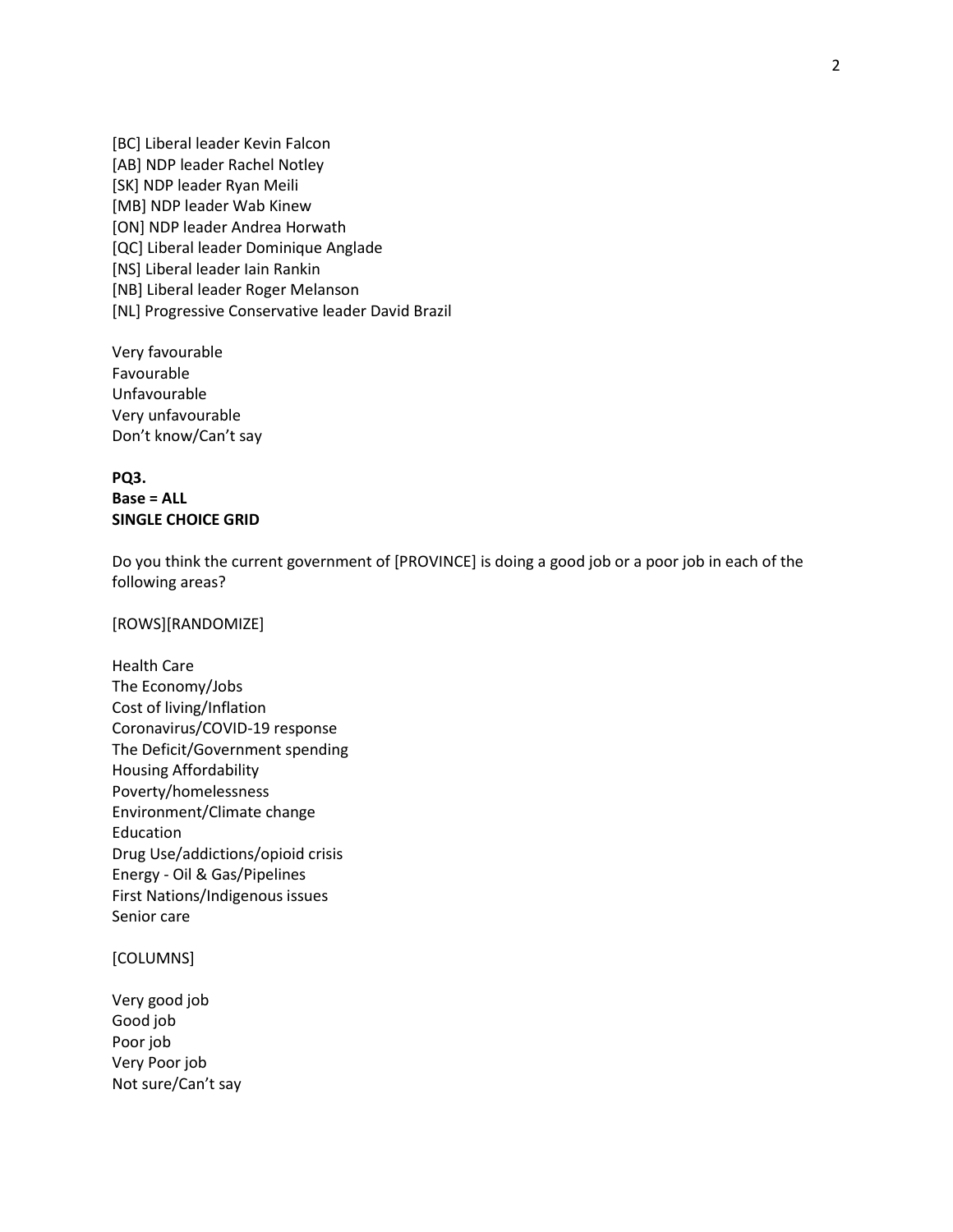# **PQ4. BASE = ALL MULTI-CHOICE, MAX 3**

And which of those issues would you say are the most important to you, personally. Please select up to three:

[Same order as PQ2]

Health Care The Economy/Jobs Cost of living/Inflation Coronavirus/COVID-19 response The Deficit/Government spending Housing Affordability Poverty/homelessness Environment/Climate change Education Drug Use/addictions/opioid crisis Energy - Oil & Gas/Pipelines First Nations/Indigenous issues Senior care

# **QP5. [SKIP ONTARIO THIS QUARTER – ask only vote last prov] SINGLE CHOICE**

If a provincial election were held tomorrow in **[PROVINCE]**, which of the following parties would you be most likely to support in your constituency?

# **RANDOMIZE**

Liberal Party **[AB] [SK] [MB] [ON] [QC] [PEI] [NB] [NS] [NL]** BC Liberal Party **[BC]** Saskatchewan Party **[SK]** Progressive Conservative Party **[MB] [ON] [PEI] [NB] [NS] [NL]** Conservative Party **[BC] [QC]** New Democratic Party (NDP) **[BC] [AB] [SK] [MB] [ON] [PEI] [NB] [NS] [NL]** Green Party **[BC] [MB] [ON] [QC] [PEI] [NB] [NS]** United Conservative Party **[AB]** Alberta Party **[AB]** Wildrose Independence Party **[AB]** Coalition Avenir Québec **[QC]** Parti Québécois **[QC]** Québec Solidaire **[QC]** People's Alliance **[NB]** Other party **FIXED** Undecided **FIXED**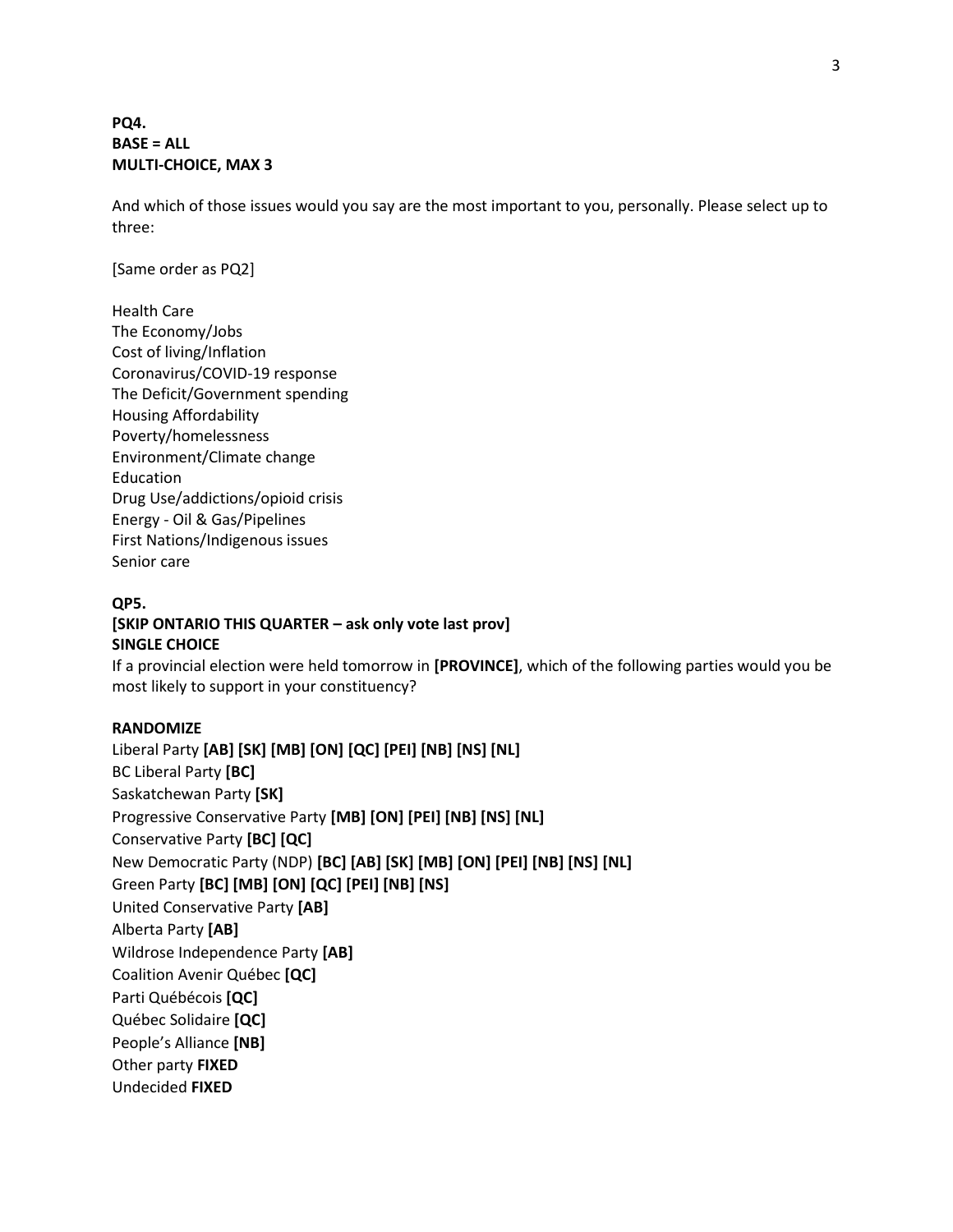Would not vote **FIXED** I am not eligible to vote **FIXED**

**QP6. BASE = Undecided and Would not vote in QP5 SINGLE CHOICE**

We've noticed that you did not select a party. Is there a party that you are currently leaning towards?

## **RANDOMIZE SAME ORDER AS QP5**

Liberal Party **[AB] [SK] [MB] [ON] [QC] [PEI] [NB] [NS] [NL]** BC Liberal Party **[BC]** Saskatchewan Party **[SK]** Progressive Conservative Party **[MB] [ON] [PEI] [NB] [NS] [NL]** Conservative Party **[BC] [QC]** New Democratic Party (NDP) **[BC] [AB] [SK] [MB] [ON] [PEI] [NB] [NS] [NL]** Green Party **[BC] [MB] [ON] [QC] [PEI] [NB] [NS]** United Conservative Party **[AB]** Alberta Party **[AB]** Wildrose Independence Party **[AB]** Coalition Avenir Québec **[QC]** Parti Québécois **[QC]** Québec Solidaire **[QC]** People's Alliance **[NB]** Other party **FIXED** Undecided **FIXED** Would not vote **FIXED**

# **QBC1. Base=BC Single choice**

The provincial NDP government recently announced it would rebuild the Royal BC Museum in Victoria. How closely have you been following this?

Would you say you are…?

Following it in the news and discussing it with friends and family Seeing some media coverage and having the odd conversation about it Just scanning the headlines Haven't heard anything about it until now

**QBC2. Base=BC Single choice**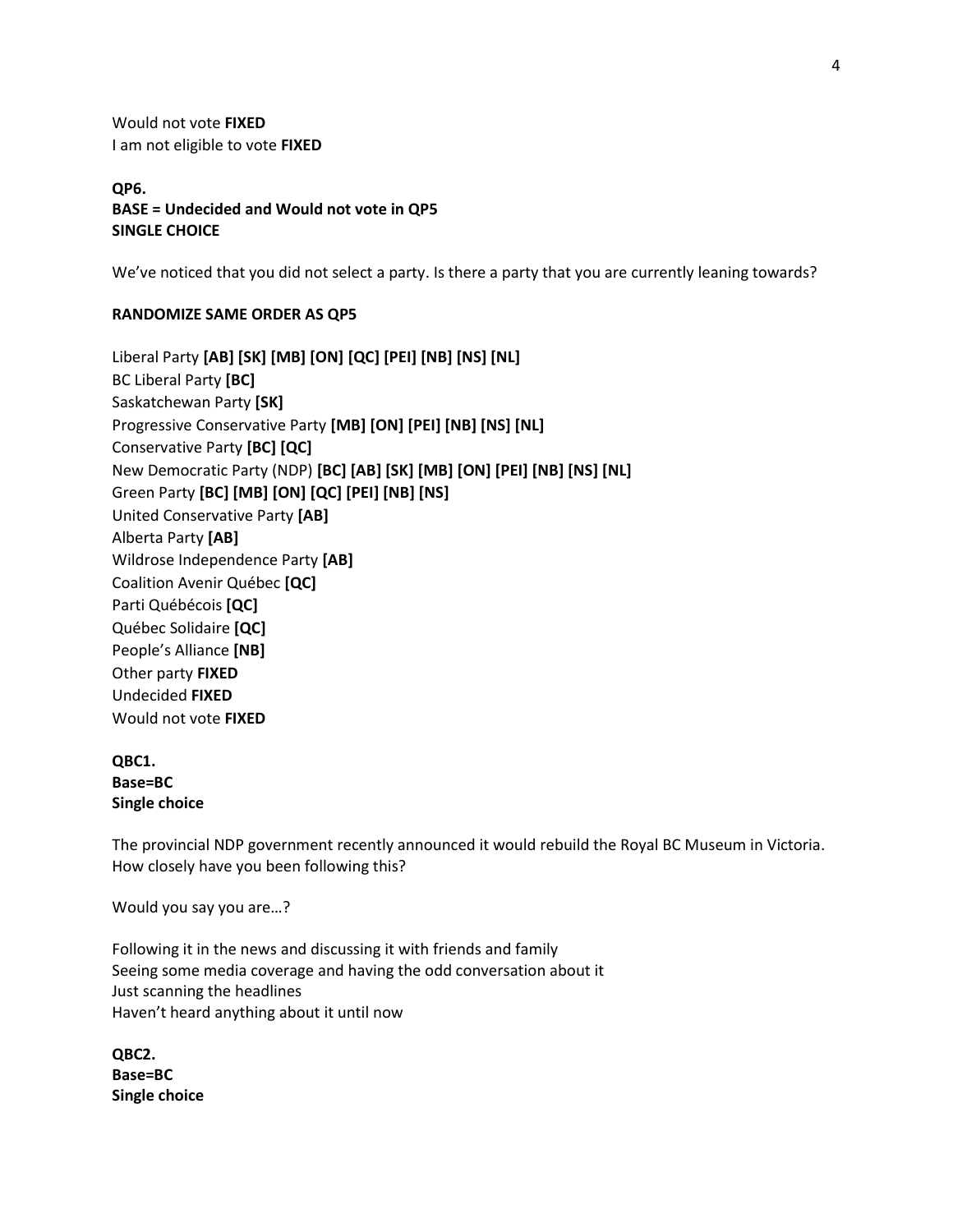The current museum was built in 1967. The BC government says if it is not rebuilt there is a risk all of the artifacts and exhibits could be destroyed in the event of an earthquake or a flood. The cost of the new project is estimated at around \$800 million. Many have criticized the timing and the cost. Critics say the money would be better spent on other things such as health care, the cost of living, etc.

Overall, based on what you've seen read or heard, including in this survey, do you support or oppose the plan to rebuild the Royal BC Museum?

Strongly support Support Oppose Strongly oppose Not sure/Can't say

**QBC3. Base=BC Single choice**

The BC government says there had been five options for the museum. Regardless of what the government decided, which of the following would you have chosen?

Option 1 – The status quo, no new museum \$89 million

Option 2 – A new museum on-site, plus another facility off-site for artifacts - \$789 million

Option 3 – Build new museum at a new location - \$811 million

Option 4 – Build new museum at the existing location - \$893 million

Option 5 – Retaining and repairing the existing complex - \$1.1 billion

# **Français**

#### **ARI NATIONAL REPORT Q2 2022**

# **INTRODUCTION**

# **[Intro Screen]**

Merci de prendre part à notre sondage d'aujourd'hui. Ce sondage couvre différents sujets touchant votre province et le Canada en entier.

# **QP1.**

**BASE = ALL**

#### **SINGLE CHOICE**

Merci beaucoup pour vos réponses jusqu'à présent. Nous avons maintenant quelques questions sur vous et votre province **(name province)**.

Approuvez-vous ou non la performance du [premier ministre et chef du…]?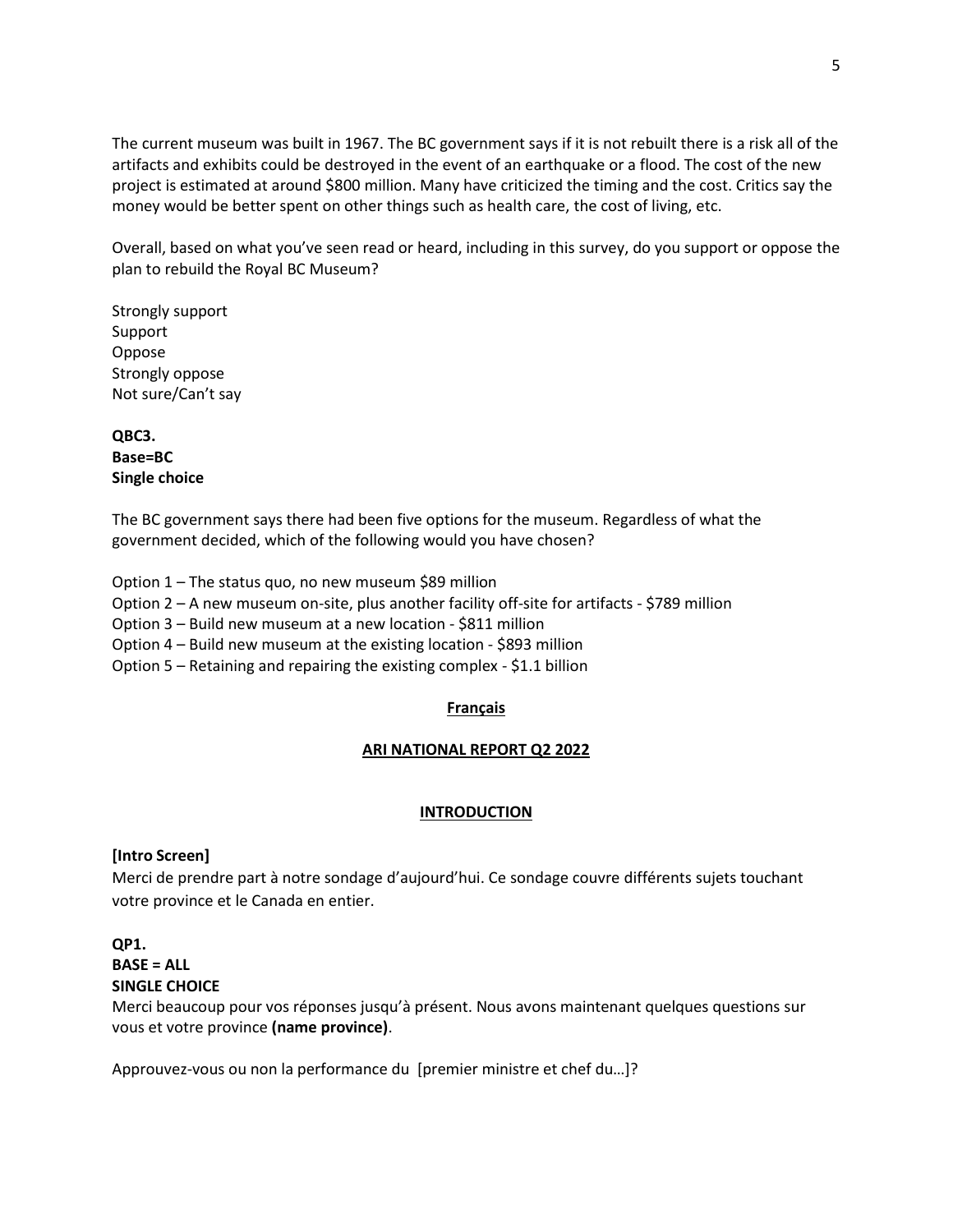#### [PIPE IN]

[BC] premier ministre et chef du NPD, John Horgan [AB] premier ministre et chef du Parti conservateur uni, Jason Kenney [SK] premier ministre et chef du Parti saskatchewanais, Scott Moe [MB] premier ministre et chef du Parti progressiste-conservateur, Heather Stefanson [ON] premier ministre et chef du Parti progressiste-conservateur, Doug Ford [QC] premier ministre et chef de la Coalition Avenir Québec, François Legault [NS] premier ministre et chef du Parti progressiste-conservateur, Tim Houston [NB] premier ministre et chef du Parti progressiste-conservateur, Blaine Higgs [PEI] premier ministre et chef du Parti progressiste-conservateur, Dennis King [NL] premier ministre et chef du Parti libéral, Andrew Furey

#### [RESPONSES]

J'approuve fortement J'approuve moyennement Je désapprouve moyennement Je désapprouve fortement Je ne suis pas certain/je ne peux pas dire

## **PQ2**

# **Base=All**

# **Single choice**

Qu'en est-il de l'opposition? Avez-vous une opinion favorable ou défavorable de **[pipe in options below]**?

[BC] Kevin Falcon, chef du Parti libéral [AB] Rachel Notley, chef du NPD [SK] Ryan Meili, chef du NPD [MB] Wab Kinew, chef du NPD [ON] Andrea Horwath, chef du NPD [QC] Dominique Anglade, chef du Parti libéral [NS] Iain Rankin, chef du Parti libéral [NB] Roger Melanson, chef du Parti libéral [NL] David Brazil, chef du Parti progressiste-conservateur

Très favorable Favorable Défavorable Très défavorable Je ne sais pas/je ne peux pas dire

### **PQ3.**

## **Base = ALL SINGLE CHOICE GRID**

Croyez-vous que le gouvernement actuel de votre province (**[PROVINCE]**) fait un bon travail ou non dans les secteurs suivants?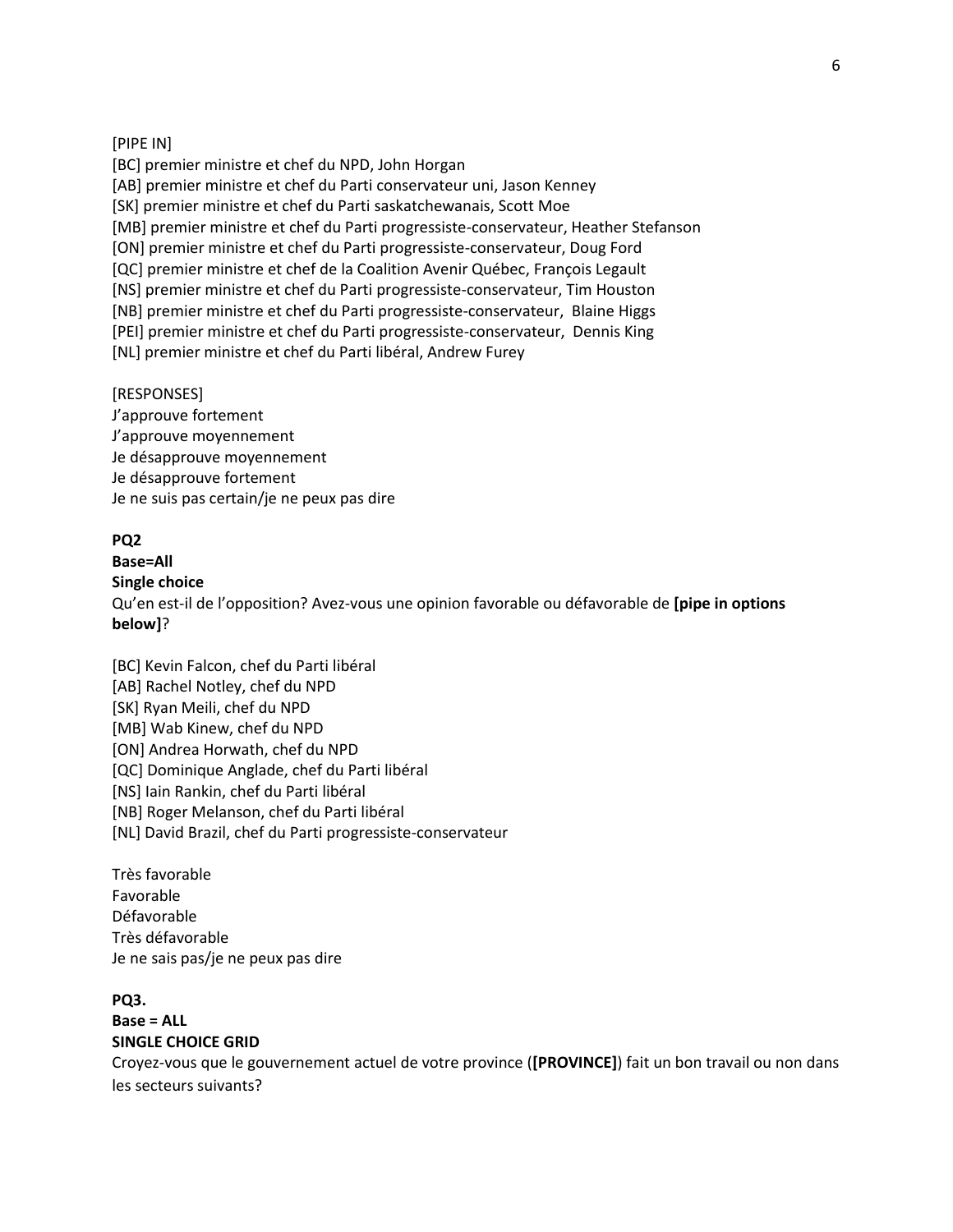[ROWS][RANDOMIZE] Les soins de santé L'économie / les emplois Le coût de la vie / l'inflation Le coronavirus / la réponse face à la COVID-19 Le déficit / les dépenses du gouvernement L'accès aux logements abordables La pauvreté / l'itinérance L'environnement / le changement climatique L'éducation La consommation de drogues / la toxicomanie / la crise des opioïdes Le secteur énergétique – pétrole et gaz / oléoducs Les enjeux relatifs aux Premières nations / les affaires autochtones Les soins aux personnes âgées

[COLUMNS] Très bon travail Bon travail Mauvais travail Très mauvais travail Je ne suis pas certain / je ne peux pas dire

# **PQ4. BASE = ALL MULTI-CHOICE, MAX 3**

Et parmi ces enjeux, lesquels sont les plus importants pour vous personnellement? Veuillez en choisir jusqu'à trois :

[Same order as PQ2] Les soins de santé L'économie / les emplois Le coût de la vie / l'inflation Le coronavirus / la réponse face à la COVID-19 Le déficit / les dépenses du gouvernement L'accès aux logements abordables La pauvreté / l'itinérance L'environnement / le changement climatique L'éducation La consommation de drogues / la toxicomanie / la crise des opioïdes Le secteur énergétique – pétrole et gaz / oléoducs Les enjeux relatifs aux Premières nations / les affaires autochtones Les soins aux personnes âgées

**QP5. [SKIP ONTARIO THIS QUARTER – ask only vote last prov] SINGLE CHOICE**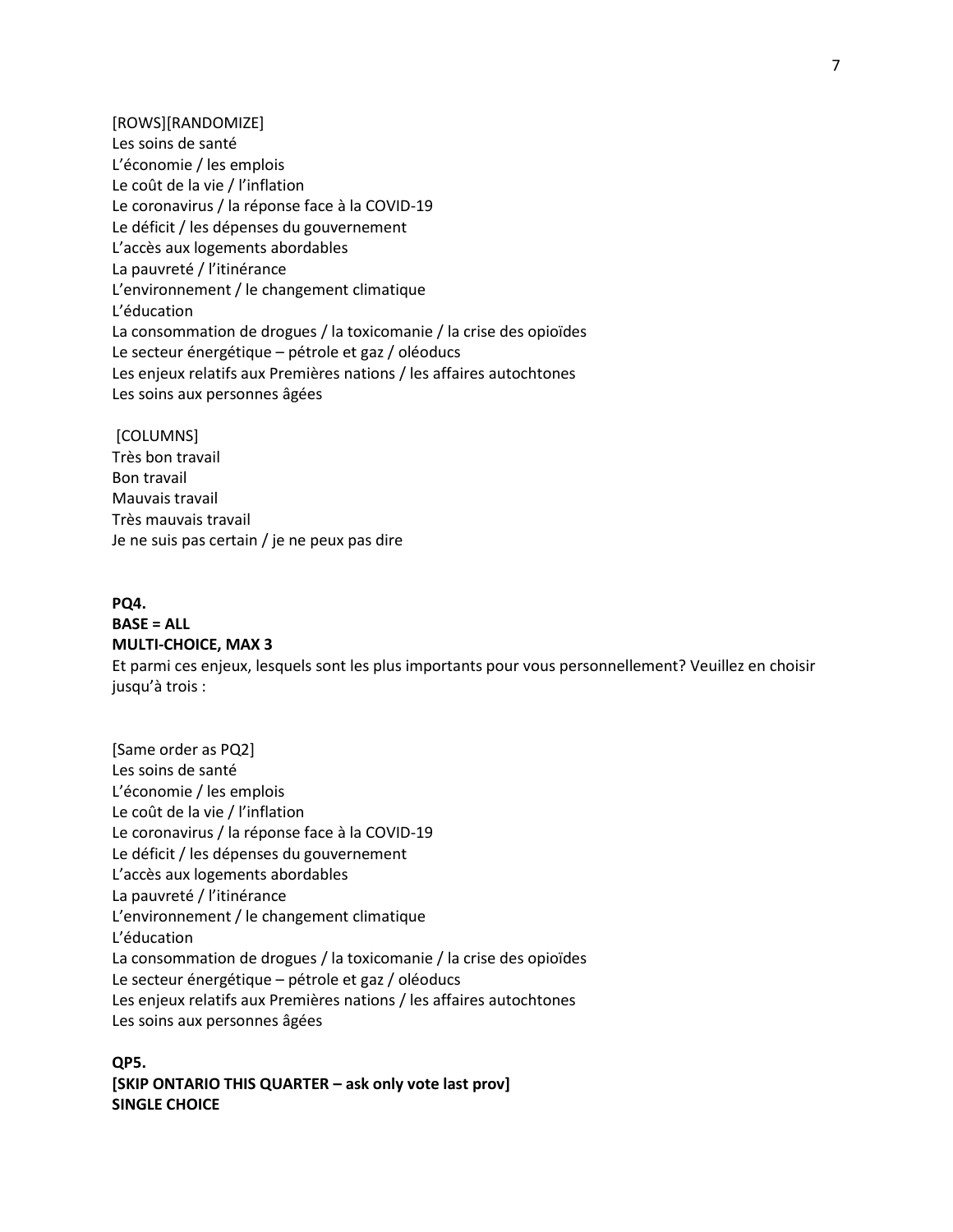Si une élection provinciale avait lieu demain dans votre province (**[PROVINCE])**, quel parti soutiendriezvous le plus probablement?

# **RANDOMIZE**

Le Parti libéral **[AB] [SK] [MB] [ON][QC] [PEI] [NB] [NS] [NL]** Le Parti libéral de la C.-B. **[BC]** Le Parti saskatchewanais **[SK]** Le Parti progressiste-conservateur **[MB] [ON] [PEI] [NB] [NS] [NL]** Le Parti conservateur **[BC] [QC]** Le Nouveau Parti démocratique (NDP) **[BC] [AB] [SK] [MB] [ON] [PEI] [NB] [NS] [NL]** Le Parti vert **[BC] [MB] [ON][QC] [PEI] [NB] [NS]** Le Parti conservateur uni **[AB]** Le Parti albertain **[AB]** Le Parti indépendantiste Wildrose **[AB]** La Coalition Avenir Québec (CAQ) **[QC]** Le Parti québécois **[QC]** Québec solidaire **[QC]** L'Alliance des gens **[NB]** Un autre parti **FIXED** Indécis **FIXED** Je ne voterais pas **FIXED** Je n'ai pas le droit de vote **FIXED**

# **QP6. BASE = Undecided and Would not vote in QP5 SINGLE CHOICE**

Nous avons remarqué que vous n'avez pas choisi de parti. Y a-t-il un parti vers lequel vous penchez?

# **RANDOMIZE SAME ORDER AS QP5**

Le Parti libéral **[AB] [SK] [MB] [ON][QC] [PEI] [NB] [NS] [NL]** Le Parti libéral de la C.-B. **[BC]** Le Parti saskatchewanais **[SK]** Le Parti progressiste-conservateur **[MB] [ON] [PEI] [NB] [NS] [NL]** Le Parti conservateur **[BC] [QC]** Le Nouveau Parti démocratique (NDP) **[BC] [AB] [SK] [MB] [ON] [PEI] [NB] [NS] [NL]** Le Parti vert **[BC] [MB] [ON][QC] [PEI] [NB] [NS]** Le Parti conservateur uni **[AB]** Le Parti albertain **[AB]** Le Parti indépendantiste Wildrose **[AB]** La Coalition Avenir Québec (CAQ) **[QC]** Le Parti québécois **[QC]** Québec solidaire **[QC]** L'Alliance des gens **[NB]** Un autre parti **FIXED** Indécis **FIXED**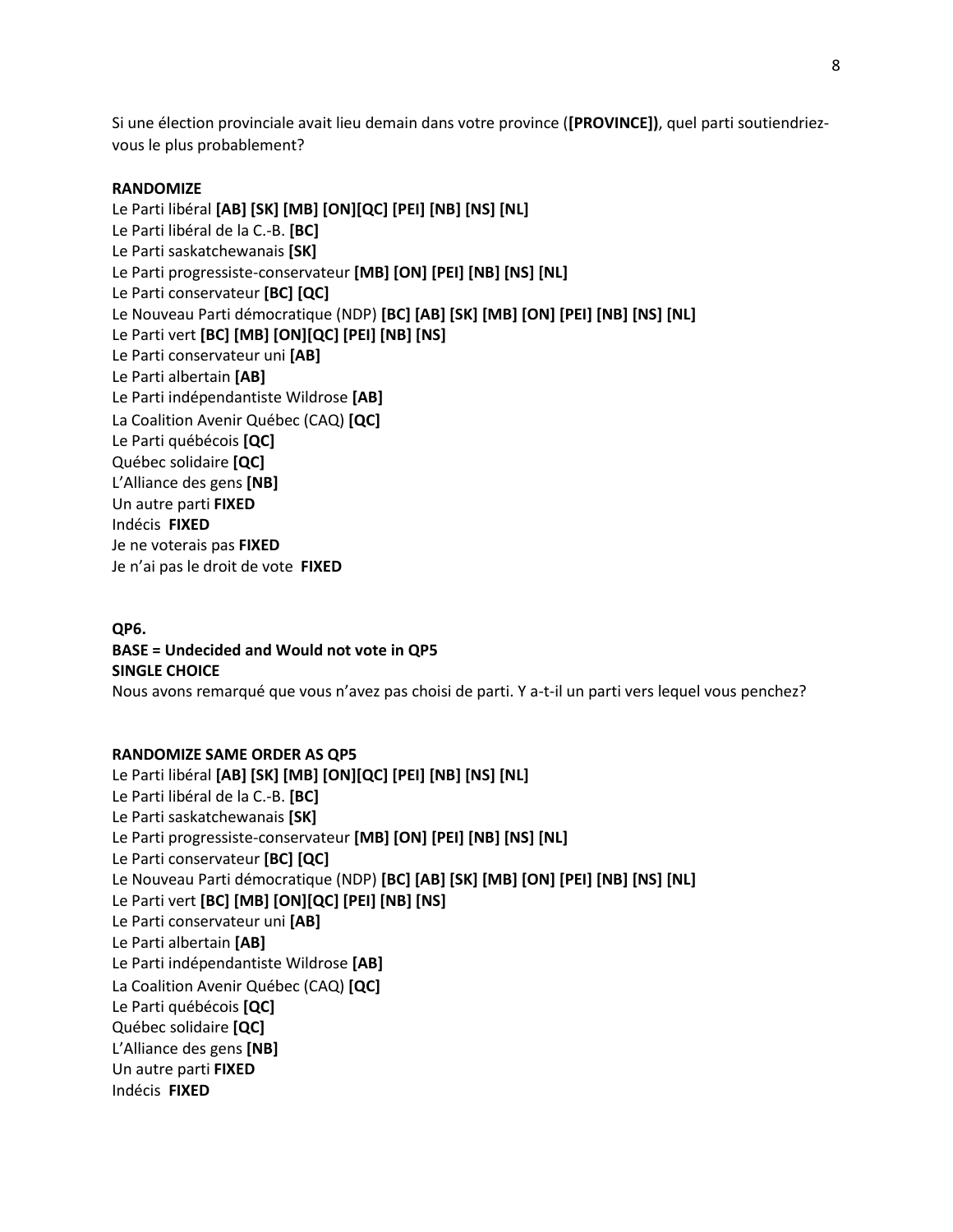#### Je ne voterais pas **FIXED**

## **QBC1. Base=BC Single choice**

Le gouvernement provincial du NPD a récemment annoncé qu'il rebâtirait le Musée royal de la C.-B. à Victoria. Dans quelle mesure suivez-vous de près la question?

Diriez-vous…

Vous suivez la question dans l'actualité et en discutez avec des amis et membres de la famille Vous avez vu certains articles dans les médias et avez des conversations de temps à autre sur le sujet Vous avez seulement parcouru les manchettes Vous n'avez rien vu ou entendu sur le sujet jusqu'à maintenant

# **QBC2. Base=BC Single choice**

Le musée actuel a été bâti en 1967. Le gouvernement de la C.-B. a déclaré qu'il y avait un risque que les artefacts et expositions soient détruites en cas de tremblement de terre ou d'inondation, si le musée n'était pas reconstruit. Le coût de ce projet est estimé aux alentours de 800 millions. Plusieurs personnes critiquent le moment choisi et le coût de cette opération. Les critiques disent qu'il vaudrait mieux dépenser cet argent sur d'autres enjeux, comme les soins de santé, le coût de la vie, etc.

De manière générale, en vous appuyant sur ce que vous avez lu, vu ou entendu sur le sujet (dont ce sondage), êtes-vous en faveur de rebâtir le Musée royal de la C.-B.?

Tout à fait en faveur En faveur Contre Tout à fait contre Je ne sais pas / je ne peux pas dire

#### **QBC3. Base=BC**

# **Single choice**

Le gouvernement de la C.-B. affirme qu'il existe 5 options possibles pour ce musée. Peu importe la décision finale du gouvernement, quelle serait cette que vous préféreriez?

Première option – Le statu quo; pas de nouveau musée, 89 millions de dollars Deuxième option – Un nouveau musée sur le site et un autre établissement hors site pour les artefacts, 789 millions de dollars